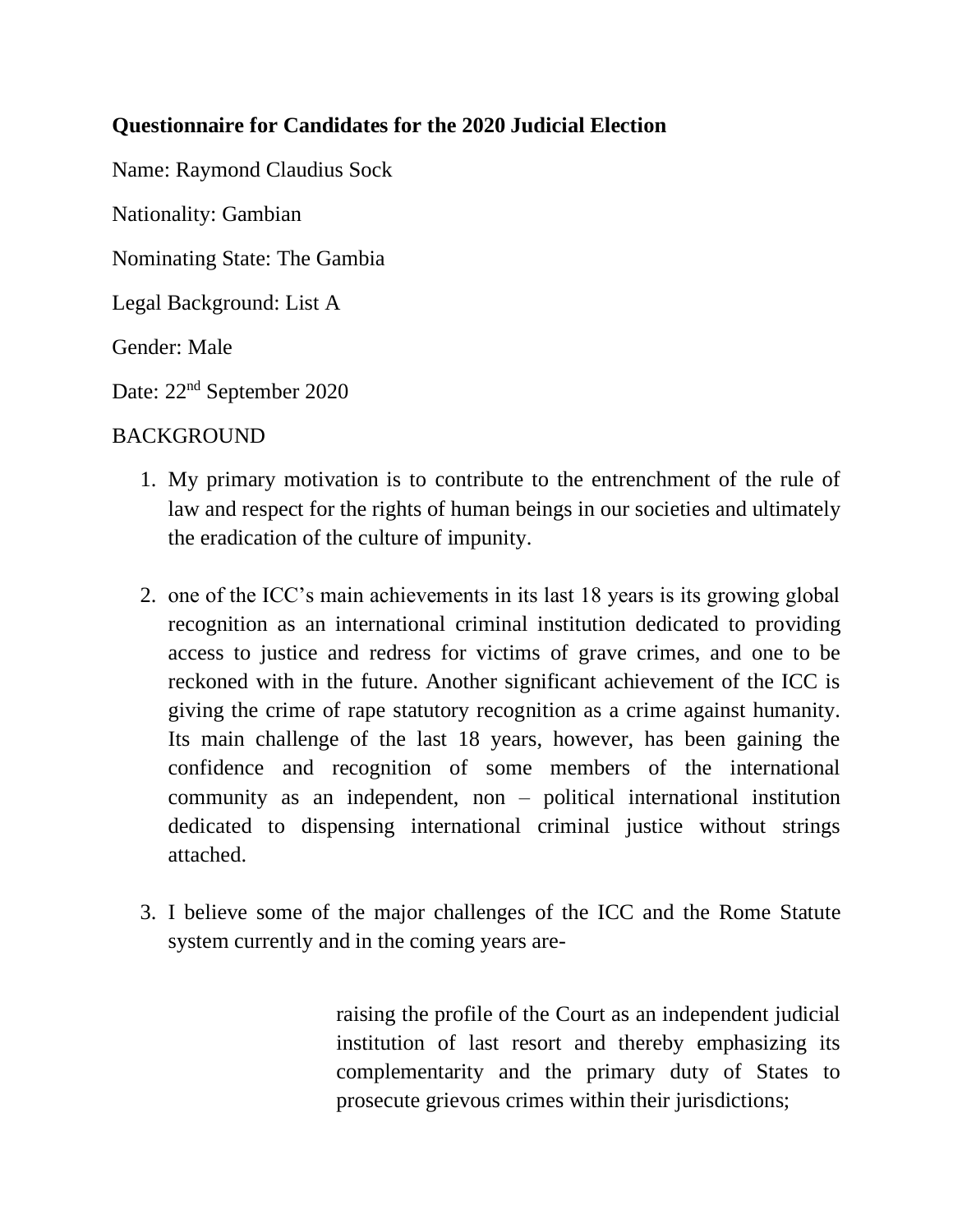clarifying and defining the Court's territorial jurisdiction and its triggering mechanism to ensure the Rome Statute system is not clogged with objections to the exercise of the Court's jurisdiction; and

building and consolidating the Court's jurisprudence particularly by publishing judgments and decisions on important legal and procedural issues, thereby encouraging consistency in the Court's decisions.

### **LEGAL SYSTEM**

4. (a) The common law system

(b) As a legal adviser to the first Republic during the Senegambian confederation, I had occasions to deal with certain issues requiring an appreciation of the civil code system, issues including the collection and transmission of evidence between States, extradition, hot pursuits; the investigation and prosecution of criminal offences and the monist and dualist systems of incorporating international legal obligations into municipal or domestic law.

## LANGUAGE ABLITIES

- 5. (a) My native language is wollof and the official language of The Gambia is English
	- (b) Very Good
	- (c) Poor

### LIST A OR B CRITERIA

6. (a) For list A Candidates:

As Director of the ACDHRS for 6 or 7 years I developed competence in international humanitarian law and human rights law. The core programmes and activities of the ACDHRS revolved around training and research on issues relating to democracy and human rights.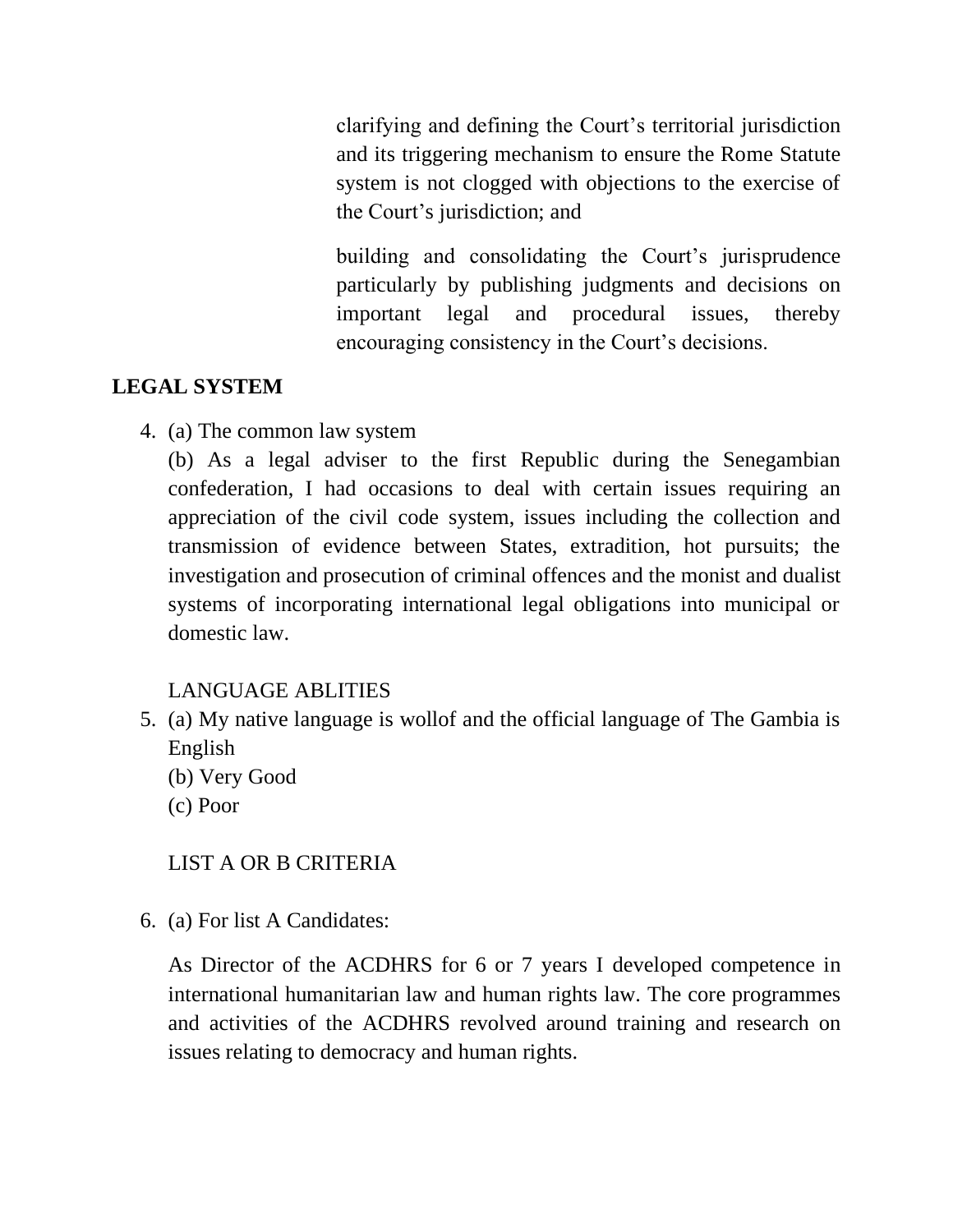#### OTHER EXPERTISE AND EXPERIENCE

- 7. Case Management and judgment writing
- 8. As a judge of the Supreme Court, I have dealt with complex criminal cases involving several persons on appeal from convictions for treason and other treasonable offences and other cases of murder and rape.
- 9. Relevant aspects of my expertise outside my professional competence that may enure to the benefit of an ICC judge are knowledge of international human rights, the drafting of legal documents and instruments, and basic knowledge of alternative dispute resolution.

# EXPERIENCE AND PERSPECTIVE RELATED TO SEXUAL AND GENDER BASED CRIMES (SGBC's)

10. The gender programme at the ACDHRS addressed the issue of sexual and gender–based crimes through education and sensitization activities including the printing and dissemination of posters depicting gender- based violence and the need to educate the girl child.

My experience working with the Women's Bureau on the early drafts of the Women's Act increased my awareness of issues relating to the extent of gender –based violence in our society, the reasons for such violence and measures to address it.

# EXPERIENCE AND PERSPECTIVE RELATED TO CRIMES AGAIST CHILDREN

11. As Minister of Justice I was privileged to lay before Parliament the Children's Bills 2005, which was promulgated the same year as the Childrens' Act 2005. The Act incorporates many of the provisions of the UN Convention on the Rights of the Child and the African Protocol on the Rights and Welfare of the Child in Africa. The Act also provides procedures for dealing with children in conflict with the law, including provisions on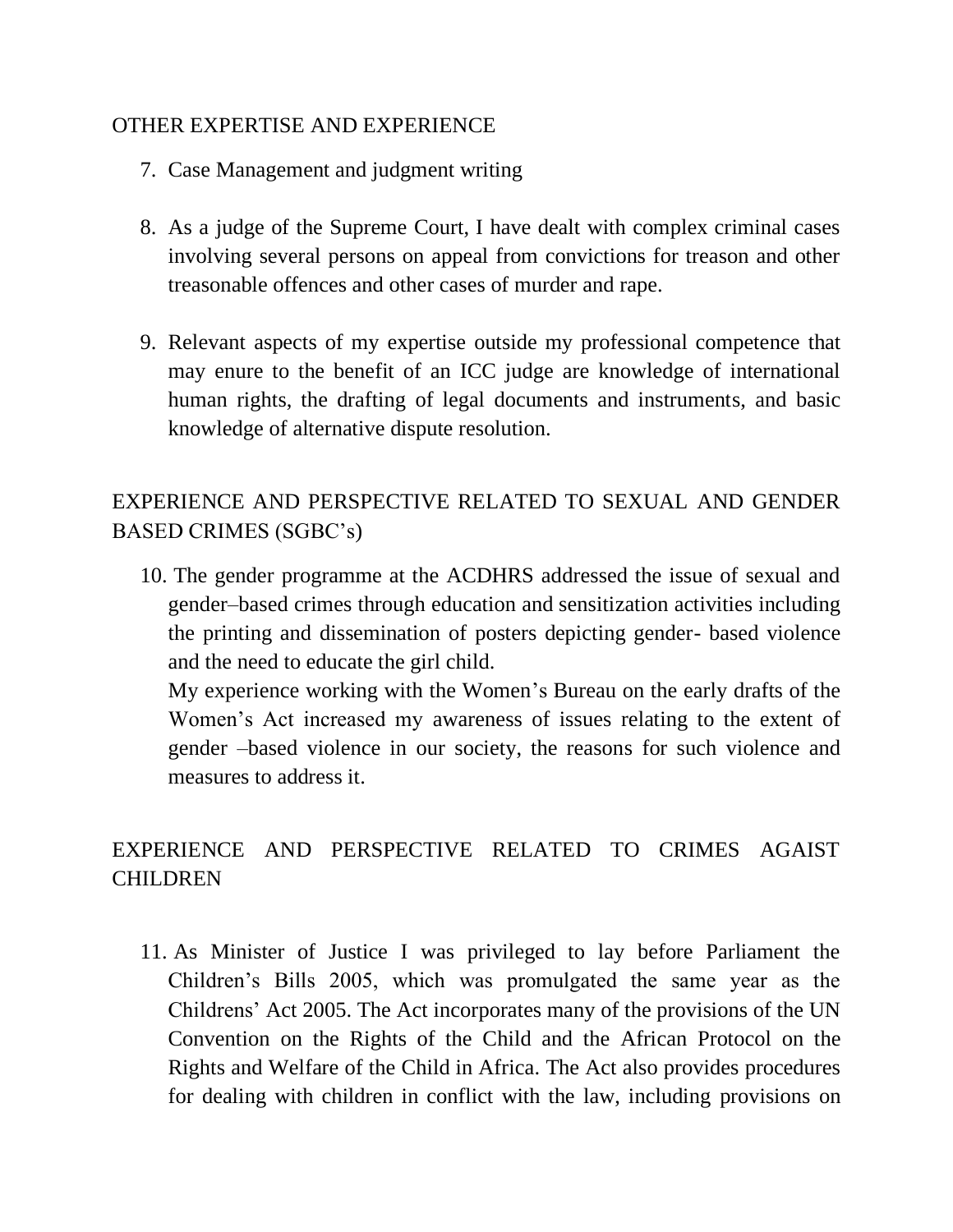child witnesses, and the establishment of children's courts country – wide. I also assisted in the establishment of a Child Rights unit at the Ministry of Justice.

### EXPERIENCE AND PERSPECTIVE RELATED TO VICTIMS

12. None

13. No

## EXPERIENCE RELATED TO FAIR TRIAL CONSIDERATIONS AND THE RIGHTS OF THE ACCUSED

14. The issues of fair trial and the rights of the accused do arise during criminal proceedings particularly regarding the reception in evidence of alleged confessions of the accused, requiring a voire dire (trial within trial). The consideration of the voluntariness of the confession of the accused involves issues relating to the use or threat of force or torture or the offer of other inducement to extract a confession. Other fair trial considerations have arisen regarding the access of the accused to a lawyer, the opportunity given to the accused to properly prepare for the case and the opportunity to be heard.

## HUMAN RIGHTS AND HUMANITARIAN LAW EXPERIENCE

15. I have worked with the following international human rights bodies-

: The UN Centre for Human Rights – as a fellow on attachment for one month;

- : The Human Rights Unit of the commonwealth Secretariat;
- : The International Commission of Jurist (ICJ);
- : The African Commission on Human and Peoples' Rights;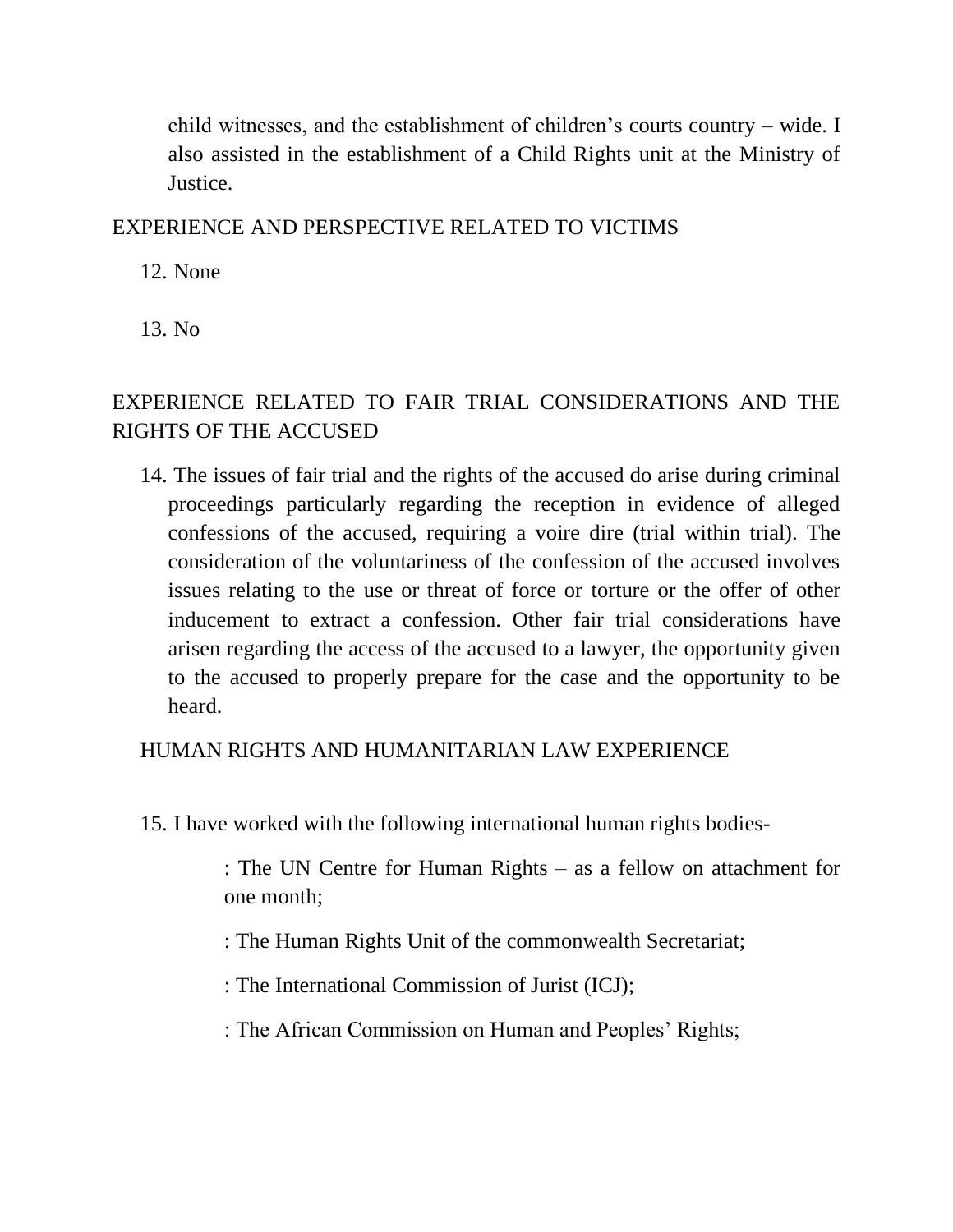In collaboration with the African Union and the International Commission of Jurists, I contributed to the drafting of the Protocol establishing the African Court on Human and Peoples' Rights.

I have also worked within the followings bodies –

: the African Centre for Democracy and Human Rights Studies for about 6 years as the first executive director;

: the Institution for Human Rights and Development in Africa (IHRDA) as its first executive chair; and

:the ICC –ACN as an inaugural member of the committee from 2012 to 2015

16. IN my judicial capacity, I have made reference to the UN treaty provisions relevant to the imposition of the death penalty in a case of treason and treasonable offences.

As a consultant for the preparation of the Periodic Reports of The Gambia to the UN Human Rights Commission, I referred to the relevant provisions of the UN treaties and covenants to which The Gambia is a signatory to report on the progress made in giving effect to those provisions.

IMPLEMENTATION OF THE ROME STATUTE AND INTERNATIONAL CRIMINAL LAW

17. No

EXPERIENCE AND PERSEPECTIVE RELATED TO GENDER MAINSTREAMING

18. It has been a policy to increase the member of female officials in the institution I have headed. This policy which was adopted at the Ministry of Justice has witnessed a rapid increase of female lawyers in The Gambia, occupying senior positions both at the ministry and the judiciary.

Professional women in other areas have also been encouraged to take up leadership positions eg. at the African Centre for Democracy and Human Rights Studies, The Gambia Law School, the Ministry of Justice and the Judiciary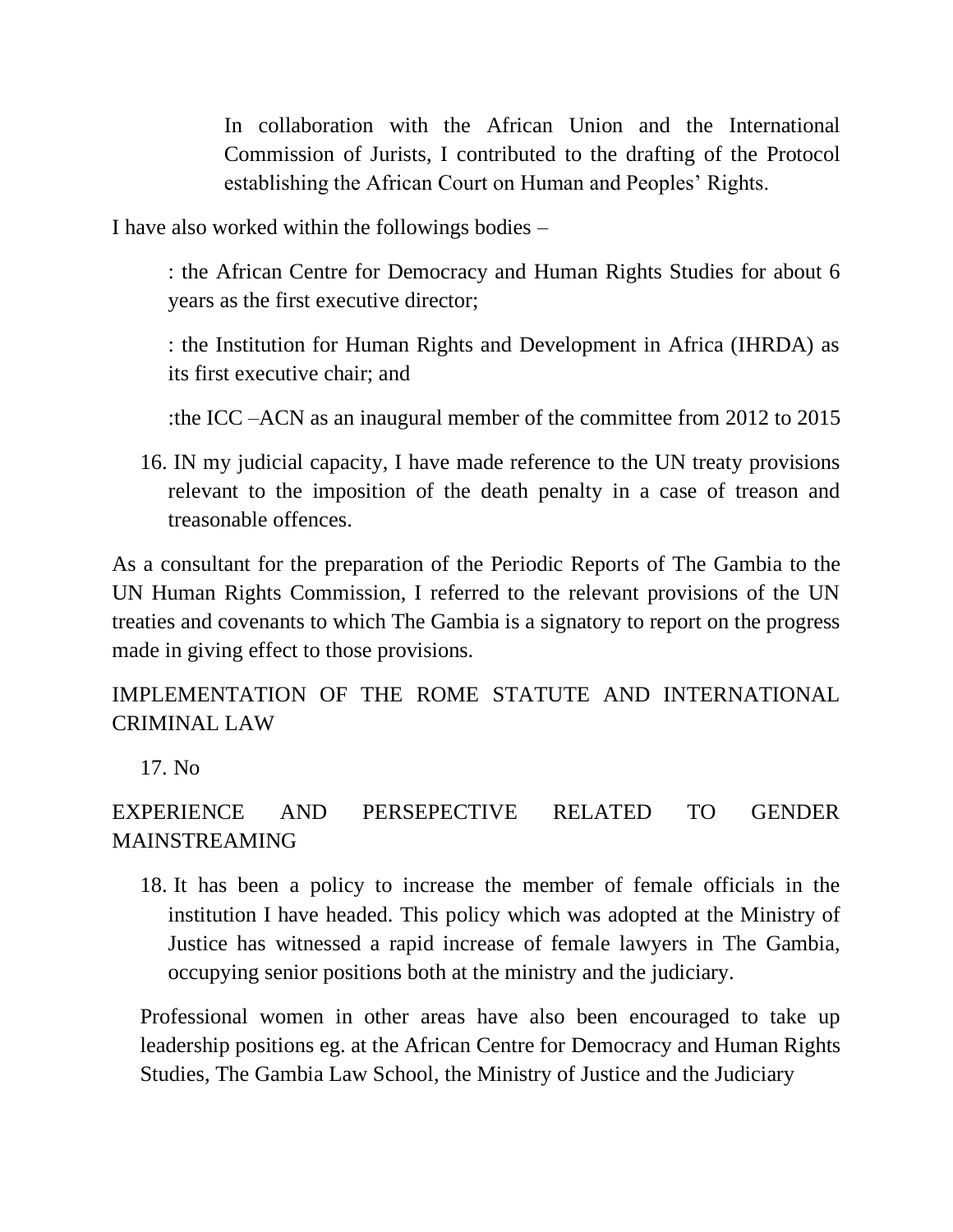As stated earlier, I assisted with the drafting of the Women's Act, addressed gender mainstreaming issues as part of the programmes of the ACDHRS, and have intermittently animated workshops on women's right and empowerment

CRITERIA OF HIGH MORAL CHARACTER, INDEPENDENCE, IMPARTIALITY AND INTEGRITY

- 19. The requirement of ''high moral character'' calls for dedication to the pursuit of the truth in the face of adversity without fear or favour. I believe the relentless pursuit of the truth is the road to freedom from all fears. Justice brings out the truth and leads to peace, and the pursuit of justice and the truth requires a '' high moral character'' a moral high ground. An example acting contrary to the requirement of a ''high moral character'' is s judges' failure to recuse himself/herself from a case in which he/she may have an interest either directly or indirectly.
- 20. No
- 21.(a) I believe it's a legitimate expectation of a judge and supports the requirement '' high moral character'' (b) No
- 22. No.
- 23. No
- 24. (a) @ None

(b) I would ignore the pressure and proceed to execute my judicial without fear or favour.

25. I have always encouraged co-workers to respect one another's individual rights and have empowered my female colleagues in the ACDHRS, the Gambia Law School and in the Judiciary to aim for further personal development and achievements in their careers without sacrificing their dignity and integrity.

#### OTHER MATTERS

26. (a) Yes, I expect to be able to serve the non – renewable term of nine years.